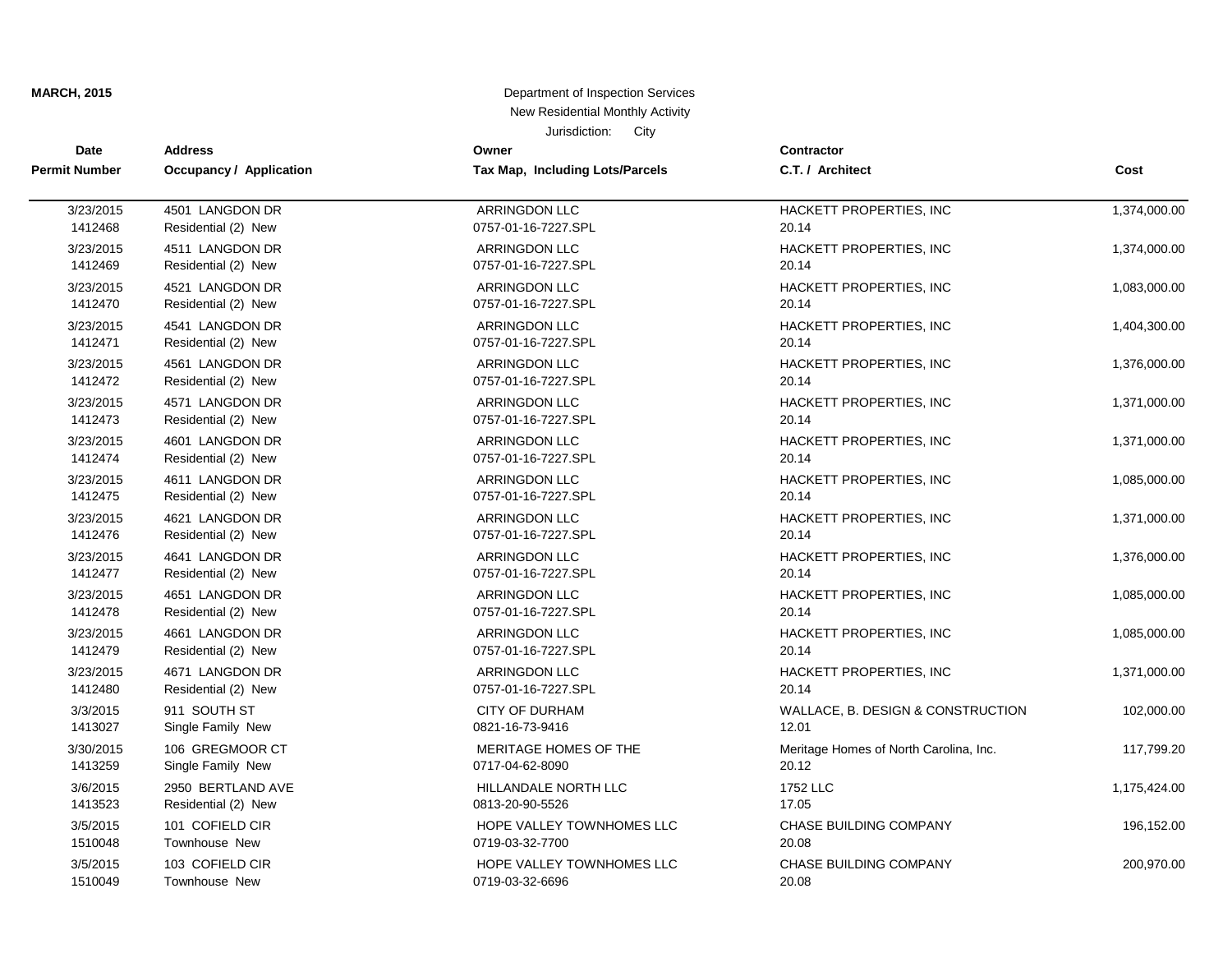# **Date Contractor Address Owner Permit Number Occupancy / Application Tax Map, Including Lots/Parcels** 1510310 Townhouse New 2012 2013 2021 2021 2022 2023 2024 2024 2022 2023 2024 2022 2023 2024 2022 2023 2024 20 1510309 Townhouse New 2008 2010 2019-03-32-4686 3/26/2015 122 COFIELD CIR **123 COFIELD CIR 123 COFIELD CIR EXAMPLE BUILDING COMPANY 230** 1510285 Single Family New 0821-06-47-8469 5 3/26/2015 120 COFIELD CIR **HOPE VALLEY TOWNHOMES LLC** 1510284 Single Family New 2012 10821-06-47-8469 1510265 Single Family New 0860-01-09-6321 1510257 Townhouse New 216713-PP141741 3/15/2015 404 RAVENSTONE LN LENNAR CAROLINAS LLC 1510256 Townhouse New 216713-PP141740 3/10/2015 302 OLDCASTLE DR AF-FOUR SEASONS LLC 1510255 Townhouse New 2012 10:00 0757-01-19-2356 3/10/2015 212 OLDCASTLE DR AF-FOUR SEASONS LLC 1510254 Townhouse New 216713-PP141738 3/10/2015 210 OLDCASTLE DR AF-FOUR SEASONS LLC 1510253 Townhouse New 216713-PP141737 3/10/2015 208 OLDCASTLE DR AF-FOUR SEASONS LLC 1510252 Townhouse New 216713-PP141736 3/10/2015 206 OLDCASTLE DR AF-FOUR SEASONS LLC 1510237 Single Family New 0860-01-09-5355 1510229 Single Family New 0831-06-29-8030 9 3/15/2015 402 RAVENSTONE LN LENNAR CAROLINAS LLC 1510194 Single Family New 100 100 100 10832-19-60-9462 3/5/2015 514 DOWD ST SUMMIT CONNECTION LLC 1510175 Single Family New 2011 1510175 0813-01-36-1355 3/5/2015 1600 CHEEK RD DURHAM BUILDING COMPANY LLC 1510133 Townhouse New 0846-03-23-4048 21 1510132 Townhouse New 200846-03-23-3099 21510132 1510050 Townhouse New 2001 2010 2010 2021 2022 2010 2010 2022 2032 2048 2010 2022 2010 2010 2010 2010 2010 20 3/5/2015 105 COFIELD CIR 100 CORPORATION CHASE BUILDING COFIELD CIR

| t Number             | Occupancy / Application           | Tax Map, Including Lots/Parcels          | C.T. / Architect                         | Cost       |
|----------------------|-----------------------------------|------------------------------------------|------------------------------------------|------------|
| 3/5/2015             | 105 COFIELD CIR                   | HOPE VALLEY TOWNHOMES LLC                | CHASE BUILDING COMPANY                   | 196,152.00 |
| 1510050              | Townhouse New                     | 0719-03-32-6682                          | 20.08                                    |            |
| 3/8/2015             | 31 GRANDWOOD CIR                  | <b>GARMAN JOHN</b>                       | Durham Building Company, LLC             | 169,620.00 |
| 1510132              | Townhouse New                     | 0846-03-23-3099                          | 21                                       |            |
| 3/23/2015            | 33 GRANDWOOD CIR                  | <b>GARMAN JOHN</b>                       | Durham Building Company, LLC             | 176,550.00 |
| 1510133              | Townhouse New                     | 0846-03-23-4048                          | 21                                       |            |
| 3/3/2015             | 206 WINROCK PL                    | <b>LAKEFIELD FARM LLC</b>                | LEGACY CUSTOM HOMES INC.                 | 438,000.00 |
| 1510175              | Single Family New                 | 0813-01-36-1355                          | 17.07                                    |            |
| 3/5/2015             | 1600 CHEEK RD                     | DURHAM BUILDING COMPANY LLC              | Durham Building Company, LLC             | 82,368.00  |
| 1510194              | Single Family New                 | 0832-19-60-9462                          | 10.02                                    |            |
| 3/5/2015<br>1510229  | 514 DOWD ST<br>Single Family New  | SUMMIT CONNECTION LLC<br>0831-06-29-8030 | Durham Building Company, LLC             | 110,616.00 |
| 3/15/2015            | 402 RAVENSTONE LN                 | LENNAR CAROLINAS LLC                     | Lennar Carolinas, LLC                    | 200,376.00 |
| 1510237              | Single Family New                 | 0860-01-09-5355                          | 18.05                                    |            |
| 3/10/2015            | 204 OLDCASTLE DR                  | AF-FOUR SEASONS LLC                      | True Homes, LLC                          | 123,200.00 |
| 1510252              | Townhouse New                     | 216713-PP141736                          | 20.14                                    |            |
| 3/10/2015            | 206 OLDCASTLE DR                  | AF-FOUR SEASONS LLC                      | True Homes, LLC                          | 114,400.00 |
| 1510253              | Townhouse New                     | 216713-PP141737                          | 20.14                                    |            |
| 3/10/2015<br>1510254 | 208 OLDCASTLE DR<br>Townhouse New | AF-FOUR SEASONS LLC<br>216713-PP141738   | True Homes, LLC                          | 123,200.00 |
| 3/10/2015            | 210 OLDCASTLE DR                  | AF-FOUR SEASONS LLC                      | True Homes, LLC                          | 114,400.00 |
| 1510255              | Townhouse New                     | 0757-01-19-2356                          | 20.14                                    |            |
| 3/10/2015            | 212 OLDCASTLE DR                  | AF-FOUR SEASONS LLC                      | True Homes, LLC                          | 123,200.00 |
| 1510256              | Townhouse New                     | 216713-PP141740                          | 20.14                                    |            |
| 3/10/2015<br>1510257 | 302 OLDCASTLE DR<br>Townhouse New | AF-FOUR SEASONS LLC<br>216713-PP141741   | True Homes, LLC                          | 114,400.00 |
| 3/15/2015            | 404 RAVENSTONE LN                 | LENNAR CAROLINAS LLC                     | Lennar Carolinas, LLC                    | 170,800.00 |
| 1510265              | Single Family New                 | 0860-01-09-6321                          | 18.05                                    |            |
| 3/31/2015            | 610 CARROLL ST                    | PERRY TRANS                              | Jamison Builders - James M. Daniels, T/A | 65,000.00  |
| 1510284              | Single Family New                 | 0821-06-47-8469                          | 5                                        |            |
| 3/31/2015            | 612 CARROLL ST                    | PERRY TRANS                              | Jamison Builders - James M. Daniels, T/A | 67,500.00  |
| 1510285              | Single Family New                 | 0821-06-47-8469                          | 5                                        |            |
| 3/26/2015            | 120 COFIELD CIR                   | HOPE VALLEY TOWNHOMES LLC                | CHASE BUILDING COMPANY                   | 230,000.00 |
| 1510309              | Townhouse New                     | 0719-03-32-4686                          | 20.08                                    |            |
| 3/26/2015            | 122 COFIELD CIR                   | HOPE VALLEY TOWNHOMES LLC                | <b>CHASE BUILDING COMPANY</b>            | 230,000.00 |
| 1510310              | Townhouse New                     | 0719-03-32-4780                          | 20.08                                    |            |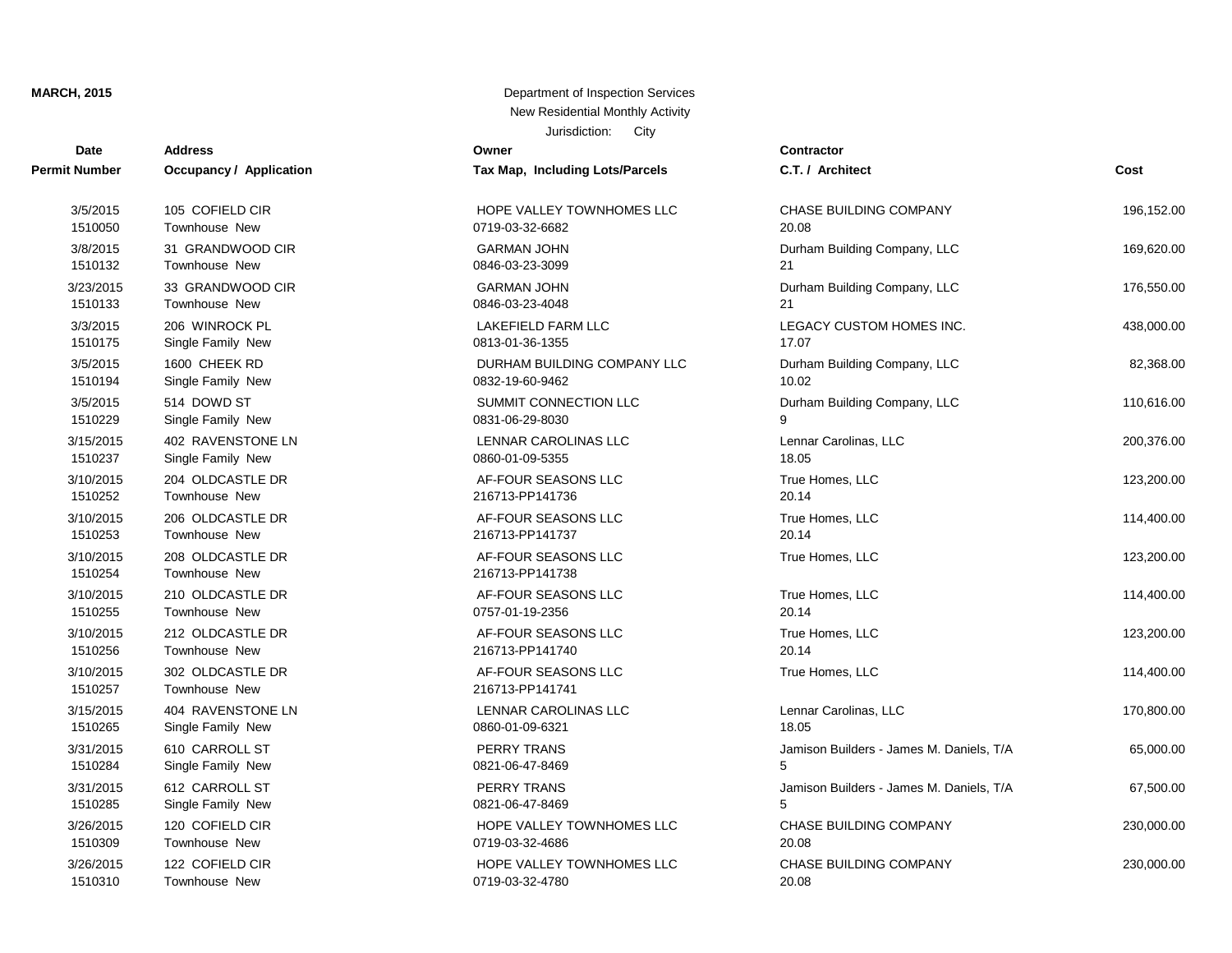| <b>Date</b>          | <b>Address</b>           | Owner                           | Contractor       |
|----------------------|--------------------------|---------------------------------|------------------|
| <b>Permit Number</b> | Occupancy / Application  | Tax Map, Including Lots/Parcels | C.T. / Arch      |
| 3/26/2015            | 124 COFIELD CIR          | HOPE VALLEY TOWNHOMES LLC       | <b>CHASE BU</b>  |
| 1510311              | Townhouse New            | 0719-03-32-4783                 | 20.08            |
| 3/26/2015            | 128 COFIELD CIR          | HOPE VALLEY TOWNHOMES LLC       | <b>CHASE BU</b>  |
| 1510312              | <b>Townhouse New</b>     | 0719-03-32-4871                 | 20.08            |
| 3/26/2015            | 130 COFIELD CIR          | HOPE VALLEY TOWNHOMES LLC       | <b>CHASE BU</b>  |
| 1510313              | <b>Townhouse New</b>     | 0719-03-32-4875                 | 20.08            |
| 3/26/2015            | 130 COFIELD CIR          | HOPE VALLEY TOWNHOMES LLC       | <b>CHASE BU</b>  |
| 1510314              | <b>Townhouse New</b>     | 0719-03-32-4875                 | 20.08            |
| 3/16/2015            | 215 E GEER ST            | <b>QUBIC LLC</b>                | Qubic, LLC       |
| 1510368              | Single Family New        | 0832-17-20-0129                 | $\overline{2}$   |
| 3/12/2015            | 1617 ANGIER AVE          | HABITAT FOR HUMANITY OF DURHAM  | <b>HABITAT F</b> |
| 1510385              | Single Family New        | 0831-14-43-6264                 | 11               |
| 3/12/2015            | 40 HOLLY BERRY LN        | RUSTICA OAKS DEVELOPMENT LLC    | Ryan Build       |
| 1510388              | Townhouse New            | 0830-04-50-1444                 | 20.14            |
| 3/12/2015            | 42 HOLLY BERRY LN        | RUSTICA OAKS DEVELOPMENT LLC    | Ryan Build       |
| 1510389              | <b>Townhouse New</b>     | 0830-04-50-1431                 | 20.14            |
| 3/12/2015            | 44 HOLLY BERRY LN        | RUSTICA OAKS DEVELOPMENT LLC    | Ryan Build       |
| 1510390              | <b>Townhouse New</b>     | 0830-04-50-1339                 | 20.14            |
| 3/12/2015            | 46 HOLLY BERRY LN        | RUSTICA OAKS DEVELOPMENT LLC    | Ryan Build       |
| 1510391              | <b>Townhouse New</b>     | 0830-04-50-1327                 | 20.14            |
| 3/3/2015             | 328 SWIFT CREEK XING     | TOLL NC LP                      | <b>TOLL BRO</b>  |
| 1510425              | Single Family New        | 0717-02-85-0130                 | 20.12            |
| 3/26/2015            | 3610 HATHAWAY RD         | <b>BRINEGAR BRAD W &amp;</b>    | <b>SZOSTAK</b>   |
| 1510442              | Single Family New        | 0810-19-70-1386                 | 20.08            |
| 3/3/2015             | 1117 HINES FOREST DR     | PULTE HOME CORPORATION          | PULTE HO         |
| 1510453              | Single Family New        | 0769-01-45-5848                 | 19               |
| 3/3/2015             | 1722 HORNE CREEK DR      | PULTE HOME CORPORATION          | PULTE HO         |
| 1510454              | Single Family New        | 0769-01-46-5130                 | 19               |
| 3/5/2015             | 406 SWIFT CREEK XING     | TOLL NC LP                      | <b>TOLL BRO</b>  |
| 1510472              | Single Family New        | 0717-02-85-5106                 | 20.12            |
| 3/4/2015             | 304 VICTORIAN OAKS DR    | STANDARD PACIFIC OF THE         | <b>STANDARI</b>  |
| 1510486              | Single Family New        | 0729-03-04-4235                 | 20.11            |
| 3/4/2015             | 1518 BLOOMSBURY MANOR DR | PULTE HOME CORPORATION          | PULTE HO         |
| 1510487              | Single Family New        | 0769-01-45-5319                 | 19               |
| 3/4/2015             | 1726 HORNE CREEK DR      | PULTE HOME CORPORATION          | PULTE HO         |

| rax map, mcluumy Lots/r arceis               |
|----------------------------------------------|
| HOPE VALLEY TOWNHOMES LLC<br>0719-03-32-4783 |
| HOPE VALLEY TOWNHOMES LLC<br>0719-03-32-4871 |
| HOPE VALLEY TOWNHOMES LLC<br>0719-03-32-4875 |
| HOPE VALLEY TOWNHOMES LLC<br>0719-03-32-4875 |
| QUBICTEC<br>0832-17-20-0129                  |

1510488 Single Family New 2010 10 0769-01-46-4164

| t Number  | Occupancy / Application  | Tax Map, Including Lots/Parcels | C.T. / Architect                       | Cost       |
|-----------|--------------------------|---------------------------------|----------------------------------------|------------|
| 3/26/2015 | 124 COFIELD CIR          | HOPE VALLEY TOWNHOMES LLC       | CHASE BUILDING COMPANY                 | 230,000.00 |
| 1510311   | Townhouse New            | 0719-03-32-4783                 | 20.08                                  |            |
| 3/26/2015 | 128 COFIELD CIR          | HOPE VALLEY TOWNHOMES LLC       | CHASE BUILDING COMPANY                 | 230,000.00 |
| 1510312   | <b>Townhouse New</b>     | 0719-03-32-4871                 | 20.08                                  |            |
| 3/26/2015 | 130 COFIELD CIR          | HOPE VALLEY TOWNHOMES LLC       | CHASE BUILDING COMPANY                 | 230,000.00 |
| 1510313   | Townhouse New            | 0719-03-32-4875                 | 20.08                                  |            |
| 3/26/2015 | 130 COFIELD CIR          | HOPE VALLEY TOWNHOMES LLC       | CHASE BUILDING COMPANY                 | 230,000.00 |
| 1510314   | <b>Townhouse New</b>     | 0719-03-32-4875                 | 20.08                                  |            |
| 3/16/2015 | 215 E GEER ST            | <b>QUBIC LLC</b>                | Qubic, LLC                             | 112,500.00 |
| 1510368   | Single Family New        | 0832-17-20-0129                 | $\mathcal{P}$                          |            |
| 3/12/2015 | 1617 ANGIER AVE          | HABITAT FOR HUMANITY OF DURHAM  | HABITAT FOR HUMANITY OF DURHAM INC.    | 111,540.00 |
| 1510385   | Single Family New        | 0831-14-43-6264                 | 11                                     |            |
| 3/12/2015 | 40 HOLLY BERRY LN        | RUSTICA OAKS DEVELOPMENT LLC    | Ryan Builders-North Carolina, LLC, Dan | 118,536.00 |
| 1510388   | Townhouse New            | 0830-04-50-1444                 | 20.14                                  |            |
| 3/12/2015 | 42 HOLLY BERRY LN        | RUSTICA OAKS DEVELOPMENT LLC    | Ryan Builders-North Carolina, LLC, Dan | 99,132.00  |
| 1510389   | <b>Townhouse New</b>     | 0830-04-50-1431                 | 20.14                                  |            |
| 3/12/2015 | 44 HOLLY BERRY LN        | RUSTICA OAKS DEVELOPMENT LLC    | Ryan Builders-North Carolina, LLC, Dan | 99,132.00  |
| 1510390   | <b>Townhouse New</b>     | 0830-04-50-1339                 | 20.14                                  |            |
| 3/12/2015 | 46 HOLLY BERRY LN        | RUSTICA OAKS DEVELOPMENT LLC    | Ryan Builders-North Carolina, LLC, Dan | 118,536.00 |
| 1510391   | Townhouse New            | 0830-04-50-1327                 | 20.14                                  |            |
| 3/3/2015  | 328 SWIFT CREEK XING     | TOLL NC LP                      | TOLL BROTHERS OF NC II, INC.           | 309,672.00 |
| 1510425   | Single Family New        | 0717-02-85-0130                 | 20.12                                  |            |
| 3/26/2015 | 3610 HATHAWAY RD         | BRINEGAR BRAD W &               | SZOSTAK GROUP, LLC                     | 269,874.00 |
| 1510442   | Single Family New        | 0810-19-70-1386                 | 20.08                                  |            |
| 3/3/2015  | 1117 HINES FOREST DR     | PULTE HOME CORPORATION          | PULTE HOME CORPORATION                 | 165,000.00 |
| 1510453   | Single Family New        | 0769-01-45-5848                 | 19                                     |            |
| 3/3/2015  | 1722 HORNE CREEK DR      | PULTE HOME CORPORATION          | PULTE HOME CORPORATION                 | 155,000.00 |
| 1510454   | Single Family New        | 0769-01-46-5130                 | 19                                     |            |
| 3/5/2015  | 406 SWIFT CREEK XING     | TOLL NC LP                      | TOLL BROTHERS OF NC II, INC.           | 203,343.00 |
| 1510472   | Single Family New        | 0717-02-85-5106                 | 20.12                                  |            |
| 3/4/2015  | 304 VICTORIAN OAKS DR    | STANDARD PACIFIC OF THE         | STANDARD PACIFIC OF THE CAROLINAS, LLC | 150,000.00 |
| 1510486   | Single Family New        | 0729-03-04-4235                 | 20.11                                  |            |
| 3/4/2015  | 1518 BLOOMSBURY MANOR DR | PULTE HOME CORPORATION          | PULTE HOME CORPORATION                 | 150,000.00 |
| 1510487   | Single Family New        | 0769-01-45-5319                 | 19                                     |            |
| 3/4/2015  | 1726 HORNE CREEK DR      | PULTE HOME CORPORATION          | PULTE HOME CORPORATION                 | 150,000.00 |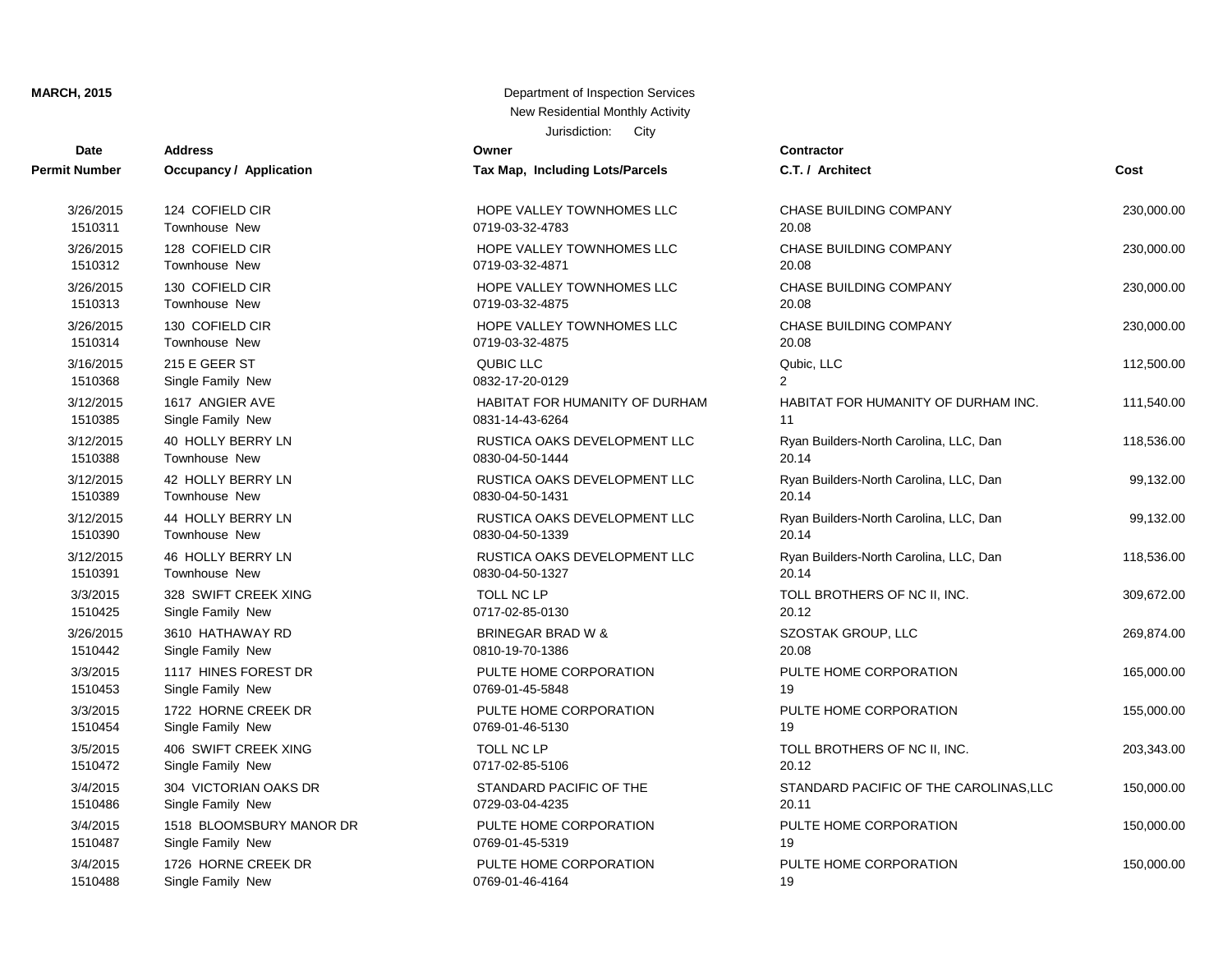| <b>Date</b>          | <b>Address</b>                 | JUISUIGUUI. GILY<br>Owner       | <b>Contractor</b>                |            |
|----------------------|--------------------------------|---------------------------------|----------------------------------|------------|
| <b>Permit Number</b> | <b>Occupancy / Application</b> | Tax Map, Including Lots/Parcels | C.T. / Architect                 | Cost       |
| 3/4/2015             | 1734 HORNE CREEK DR            | PULTE HOME CORPORATION          | PULTE HOME CORPORATION           | 150,000.00 |
| 1510489              | Single Family New              | 0769-01-46-3212                 | 19                               |            |
| 3/5/2015             | 112 BRIER CROSSINGS LOOP       | PULTE HOME CORPORATION          | PULTE HOME CORPORATION           | 130,000.00 |
| 1510490              | Townhouse New                  | 0769-03-41-6450                 | 19                               |            |
| 3/5/2015             | 114 BRIER CROSSINGS LOOP       | PULTE HOME CORPORATION          | PULTE HOME CORPORATION           | 130,000.00 |
| 1510491              | Townhouse New                  | 0769-03-41-6470                 | 19                               |            |
| 3/5/2015             | 118 BRIER CROSSINGS LOOP       | PULTE HOME CORPORATION          | PULTE HOME CORPORATION           | 130,000.00 |
| 1510493              | Townhouse New                  | 0769-03-41-7420                 | 19                               |            |
| 3/5/2015             | 120 BRIER CROSSINGS LOOP       | PULTE HOME CORPORATION          | PULTE HOME CORPORATION           | 130,000.00 |
| 1510494              | Townhouse New                  | 0769-03-41-7440                 | 19                               |            |
| 3/26/2015            | 104 WINROCK PL                 | <b>LAKEFIELD FARM LLC</b>       | JORDAN'S CONSTRUCTION, INC.      | 320,000.00 |
| 1510497              | Single Family New              | 0813-01-36-7535                 | 17.07                            |            |
| 3/12/2015            | 1103 MIDTOWNE WAY              | HHHUNT MERIDIAN DURHAM LLC      | HHHunt Homes Raleigh-Durham, LLC | 127,578.00 |
| 1510513              | Townhouse New                  | 0728-02-86-2119                 | 20.12                            |            |
| 3/12/2015            | 1105 MIDTOWNE WAY              | HHHUNT MERIDIAN DURHAM LLC      | HHHunt Homes Raleigh-Durham, LLC | 116,886.00 |
| 1510514              | Townhouse New                  | 0728-02-86-2127                 | 20.12                            |            |
| 3/4/2015             | 312 SWIFT CREEK XING           | TOLL NC LP                      | TOLL BROTHERS OF NC II, INC.     | 183,339.00 |
| 1510518              | Single Family New              | 0717-02-75-3009                 | 20.12                            |            |
| 3/4/2015             | 505 SWIFT CREEK XING           | TOLL NC LP                      | TOLL BROTHERS OF NC II, INC.     | 203,343.00 |
| 1510519              | Single Family New              | 0717-02-85-2602                 | 20.12                            |            |
| 3/4/2015             | 506 SWIFT CREEK XING           | <b>TOLL NC LP</b>               | TOLL BROTHERS OF NC II, INC.     | 203,343.00 |
| 1510521              | Single Family New              | 0717-02-85-2860                 | 20.12                            |            |
| 3/3/2015             | 643 SWIFT CREEK XING           | TOLL NC LP                      | TOLL BROTHERS OF NC II, INC.     | 145,651.00 |
| 1510522              | Single Family New              | 0717-02-85-1439                 | 20.12                            |            |
| 3/9/2015             | 2508 SEVIER ST                 | THOMAS JARED MICHAEL            | Manuel Lopez                     | 8,500.00   |
| 1510538              | Single Family New              | 0811-15-53-9348                 | 6                                |            |
| 3/19/2015            | 1020 SPACIOUS SKIES LN         | LENNAR CAROLINAS LLC            | Lennar Carolinas, LLC            | 112,600.00 |
| 1510546              | Single Family New              | 0840-02-86-2042                 | 18.05                            |            |
| 3/9/2015             | 1022 SPACIOUS SKIES LN         | LENNAR CAROLINAS LLC            | Lennar Carolinas, LLC            | 114,000.00 |
| 1510547              | Single Family New              | 0840-02-85-2948                 | 18.05                            |            |
| 3/9/2015             | 108 PLANO DR                   | <b>MREC BRIGHTLEAF LLC</b>      | THE DREES HOMES COMPANY          | 201,718.00 |
| 1510562              | Single Family New              | 0850-03-22-7511                 | 18.05                            |            |
| 3/9/2015             | 110 PLANO DR                   | <b>MREC BRIGHTLEAF LLC</b>      | THE DREES HOMES COMPANY          | 210,000.00 |
| 1510563              | Single Family New              | 0850-03-22-6568                 | 18.05                            |            |
| 3/12/2015            | 1114 TUNSTALL WAY              | PULTE HOME CORPORATION          | PULTE HOME CORPORATION           | 195,000.00 |
| 1510570              | Single Family New              | 0769-03-34-8247                 | 19                               |            |

| Map, Including Lots/Parcels              | C.T. / Architect                          | Cost       |
|------------------------------------------|-------------------------------------------|------------|
| LTE HOME CORPORATION<br>9-01-46-3212     | PULTE HOME CORPORATION<br>19              | 150,000.00 |
| LTE HOME CORPORATION<br>9-03-41-6450     | PULTE HOME CORPORATION<br>19              | 130,000.00 |
| LTE HOME CORPORATION<br>9-03-41-6470     | PULTE HOME CORPORATION<br>19              | 130,000.00 |
| LTE HOME CORPORATION<br>9-03-41-7420     | PULTE HOME CORPORATION<br>19              | 130,000.00 |
| LTE HOME CORPORATION<br>9-03-41-7440     | PULTE HOME CORPORATION<br>19              | 130,000.00 |
| <b>KEFIELD FARM LLC</b><br>3-01-36-7535  | JORDAN'S CONSTRUCTION, INC.<br>17.07      | 320,000.00 |
| HUNT MERIDIAN DURHAM LLC<br>8-02-86-2119 | HHHunt Homes Raleigh-Durham, LLC<br>20.12 | 127,578.00 |
| HUNT MERIDIAN DURHAM LLC<br>8-02-86-2127 | HHHunt Homes Raleigh-Durham, LLC<br>20.12 | 116,886.00 |
| LL NC LP<br>7-02-75-3009                 | TOLL BROTHERS OF NC II, INC.<br>20.12     | 183,339.00 |
| LL NC LP<br>7-02-85-2602                 | TOLL BROTHERS OF NC II, INC.<br>20.12     | 203,343.00 |
| LL NC LP<br>7-02-85-2860                 | TOLL BROTHERS OF NC II, INC.<br>20.12     | 203,343.00 |
| LL NC LP<br>7-02-85-1439                 | TOLL BROTHERS OF NC II, INC.<br>20.12     | 145,651.00 |
| OMAS JARED MICHAEL<br>1-15-53-9348       | Manuel Lopez<br>6                         | 8,500.00   |
| JNAR CAROLINAS LLC<br>0-02-86-2042       | Lennar Carolinas, LLC<br>18.05            | 112,600.00 |
| JNAR CAROLINAS LLC<br>0-02-85-2948       | Lennar Carolinas, LLC<br>18.05            | 114,000.00 |
| EC BRIGHTLEAF LLC<br>0-03-22-7511        | THE DREES HOMES COMPANY<br>18.05          | 201,718.00 |
| EC BRIGHTLEAF LLC<br>0-03-22-6568        | THE DREES HOMES COMPANY<br>18.05          | 210,000.00 |
| LTE HOME CORPORATION<br>9-03-34-8247     | PULTE HOME CORPORATION<br>19.             | 195,000.00 |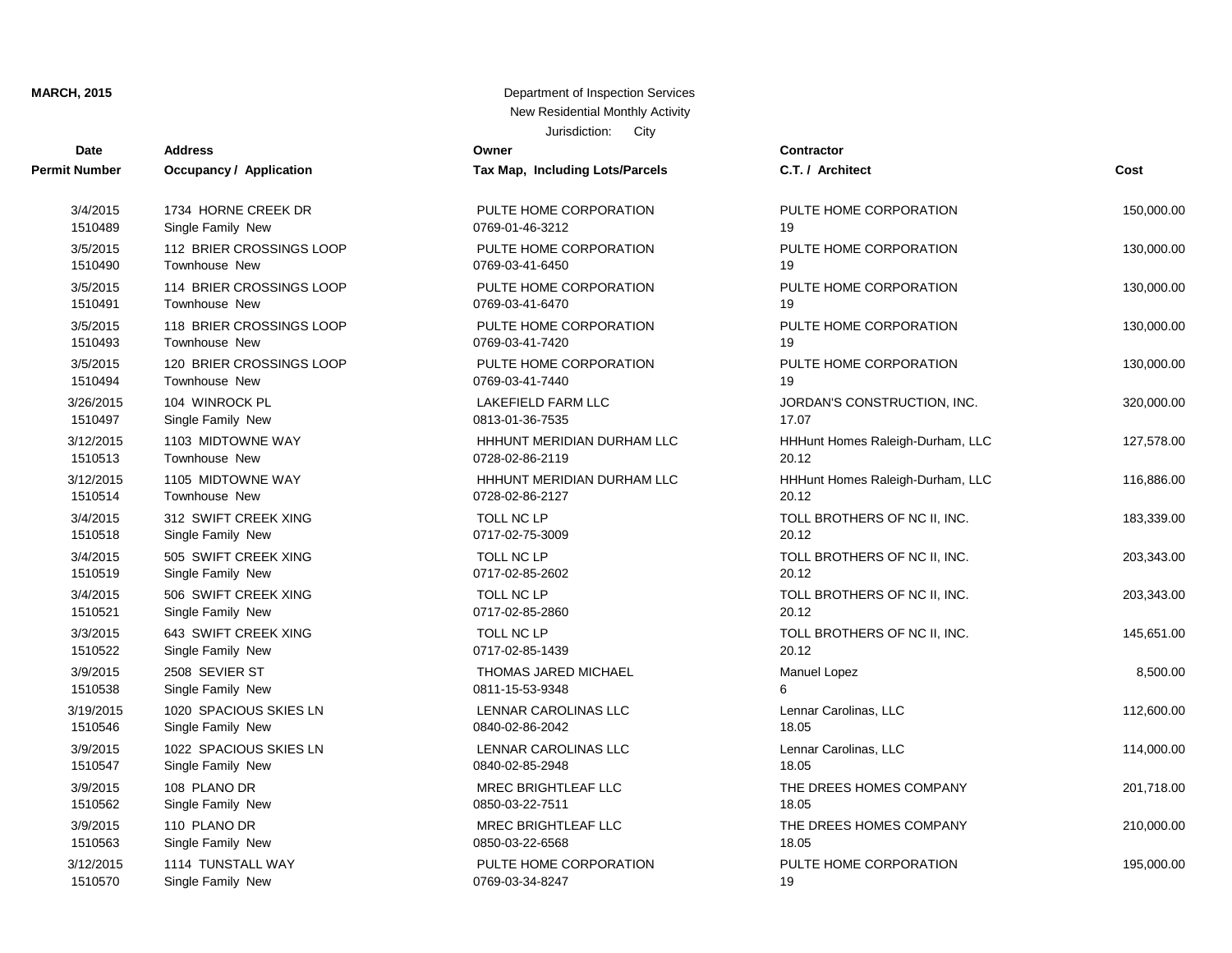| Date          | <b>Address</b>                 | Owner                           | <b>Contractor</b>   |
|---------------|--------------------------------|---------------------------------|---------------------|
| Permit Number | <b>Occupancy / Application</b> | Tax Map, Including Lots/Parcels | C.T. / Architect    |
| 3/12/2015     | 1116 TUNSTALL WAY              | PULTE HOME CORPORATION          | PULTE HOME O        |
| 1510571       | Single Family New              | 0769-03-34-8344                 | 19                  |
| 3/12/2015     | 2639 BLOOMSBURY MANOR DR       | PULTE HOME CORPORATION          | PULTE HOME O        |
| 1510572       | Single Family New              | 0769-03-23-1627                 | 19                  |
| 3/15/2015     | 2647 BLOOMSBURY MANOR DR       | PULTE HOME CORPORATION          | PULTE HOME O        |
| 1510573       | Single Family New              | 0769-03-23-3626                 | 19                  |
| 3/10/2015     | 2648 BLOOMSBURY MANOR DR       | PULTE HOME CORPORATION          | PULTE HOME O        |
| 1510574       | Single Family New              | 0769-03-23-3439                 | 19                  |
| 3/12/2015     | 2651 BLOOMSBURY MANOR DR       | PULTE HOME CORPORATION          | PULTE HOME O        |
| 1510575       | Single Family New              | 0769-03-23-3687                 | 19                  |
| 3/12/2015     | 2652 BLOOMSBURY MANOR DR       | PULTE HOME CORPORATION          | PULTE HOME O        |
| 1510576       | Single Family New              | 0769-03-23-4500                 | 19                  |
| 3/10/2015     | 1024 SPACIOUS SKIES LN         | <b>LENNAR CAROLINAS LLC</b>     | Lennar Carolinas    |
| 1510577       | Single Family New              | 0840-02-85-2945                 | 18.05               |
| 3/10/2015     | 208 SHADOW HAWK DR             | STANDARD PACIFIC OF THE         | <b>STANDARD PA</b>  |
| 1510580       | Single Family New              | 0729-03-04-3049                 | 20.11               |
| 3/10/2015     | 9 TULIP TREE CT                | <b>STOVALL JAMES E</b>          | <b>CIMARRON CA</b>  |
| 1510584       | Single Family New              | 0846-03-34-3837                 | 21                  |
| 3/12/2015     | 1715 CAPSTONE DR               | MERITAGE HOMES OF THE           | Meritage Homes      |
| 1510593       | Single Family New              | 0717-04-71-2393                 | 20.12               |
| 3/12/2015     | 1508 CAPSTONE DR               | MERITAGE HOMES OF THE           | Meritage Homes      |
| 1510594       | Single Family New              | 0717-04-61-8654                 | 20.12               |
| 3/9/2015      | 114 NORTHERN SHRIKE CT         | ELD CARDINAL OAKS LLC           | Level Carolina H    |
| 1510604       | Single Family New              | 0852-01-45-6578                 | 18.04               |
| 3/12/2015     | 404 SWIFT CREEK XING           | TOLL NC LP                      | <b>TOLL BROTHER</b> |
| 1510609       | Single Family New              | 0717-02-85-3161                 | 20.12               |
| 3/26/2015     | 904 SOUTH ST                   | ANDREW ROBY INC                 | Roby, Inc., Andr    |
| 1510610       | Single Family New              | 0821-16-73-7666                 | 12.01               |
| 3/15/2015     | 1506 CAPSTONE DR               | MERITAGE HOMES OF THE           | Meritage Homes      |
| 1510622       | Single Family New              | 0717-04-61-8772                 | 20.12               |
| 3/15/2015     | 221 EL PASO AVE                | MREC BRIGHTLEAF LLC             | THE DREES HO        |
| 1510623       | Single Family New              | 0850-03-32-0225                 | 18.05               |
| 3/12/2015     | 115 PLANO DR                   | MREC BRIGHTLEAF LLC             | THE DREES HO        |
| 1510624       | Single Family New              | 0850-03-22-4627                 | 18.05               |
| 3/17/2015     | 1017 LUBBOCK LN                | MREC LEVEL BRIGHTLEAF SPRING    | Level Carolina H    |
| 1510629       | Single Family New              | 0850-04-62-5003                 | 18.05               |

| x Map, Including Lots/Parcels                       |
|-----------------------------------------------------|
| ULTE HOME CORPORATION<br>69-03-34-8344              |
| ULTE HOME CORPORATION<br>69-03-23-1627              |
| ULTE HOME CORPORATION<br>69-03-23-3626              |
| ULTE HOME CORPORATION<br>69-03-23-3439              |
| ULTE HOME CORPORATION<br>69-03-23-3687              |
| ULTE HOME CORPORATION<br>69-03-23-4500              |
| ENNAR CAROLINAS LLC<br>40-02-85-2945                |
| TANDARD PACIFIC OF THE<br>29-03-04-3049             |
| TOVALL JAMES E<br>46-03-34-3837                     |
| <b>ERITAGE HOMES OF THE</b><br>17-04-71-2393        |
| ERITAGE HOMES OF THE<br>17-04-61-8654               |
| LD CARDINAL OAKS LLC<br>52-01-45-6578               |
| OLL NC LP<br>17-02-85-3161                          |
| NDREW ROBY INC<br>21-16-73-7666                     |
| ERITAGE HOMES OF THE<br>17-04-61-8772               |
| <b>REC BRIGHTLEAF LLC</b><br>50-03-32-0225          |
| <b>REC BRIGHTLEAF LLC</b><br>50-03-22-4627          |
| <b>REC LEVEL BRIGHTLEAF SPRING</b><br>50-04-62-5003 |

| t Number  | Occupancy / Application  | Tax Map, Including Lots/Parcels | C.T. / Architect                       | Cost       |
|-----------|--------------------------|---------------------------------|----------------------------------------|------------|
| 3/12/2015 | 1116 TUNSTALL WAY        | PULTE HOME CORPORATION          | PULTE HOME CORPORATION                 | 195,000.00 |
| 1510571   | Single Family New        | 0769-03-34-8344                 | 19                                     |            |
| 3/12/2015 | 2639 BLOOMSBURY MANOR DR | PULTE HOME CORPORATION          | PULTE HOME CORPORATION                 | 273,108.00 |
| 1510572   | Single Family New        | 0769-03-23-1627                 | 19                                     |            |
| 3/15/2015 | 2647 BLOOMSBURY MANOR DR | PULTE HOME CORPORATION          | PULTE HOME CORPORATION                 | 165,000.00 |
| 1510573   | Single Family New        | 0769-03-23-3626                 | 19                                     |            |
| 3/10/2015 | 2648 BLOOMSBURY MANOR DR | PULTE HOME CORPORATION          | PULTE HOME CORPORATION                 | 165,000.00 |
| 1510574   | Single Family New        | 0769-03-23-3439                 | 19                                     |            |
| 3/12/2015 | 2651 BLOOMSBURY MANOR DR | PULTE HOME CORPORATION          | PULTE HOME CORPORATION                 | 165,000.00 |
| 1510575   | Single Family New        | 0769-03-23-3687                 | 19                                     |            |
| 3/12/2015 | 2652 BLOOMSBURY MANOR DR | PULTE HOME CORPORATION          | PULTE HOME CORPORATION                 | 291,324.00 |
| 1510576   | Single Family New        | 0769-03-23-4500                 | 19                                     |            |
| 3/10/2015 | 1024 SPACIOUS SKIES LN   | LENNAR CAROLINAS LLC            | Lennar Carolinas, LLC                  | 115,600.00 |
| 1510577   | Single Family New        | 0840-02-85-2945                 | 18.05                                  |            |
| 3/10/2015 | 208 SHADOW HAWK DR       | STANDARD PACIFIC OF THE         | STANDARD PACIFIC OF THE CAROLINAS, LLC | 145,000.00 |
| 1510580   | Single Family New        | 0729-03-04-3049                 | 20.11                                  |            |
| 3/10/2015 | 9 TULIP TREE CT          | STOVALL JAMES E                 | CIMARRON CAPITAL, INC.                 | 165,000.00 |
| 1510584   | Single Family New        | 0846-03-34-3837                 | 21                                     |            |
| 3/12/2015 | 1715 CAPSTONE DR         | MERITAGE HOMES OF THE           | Meritage Homes of North Carolina, Inc. | 191,466.00 |
| 1510593   | Single Family New        | 0717-04-71-2393                 | 20.12                                  |            |
| 3/12/2015 | 1508 CAPSTONE DR         | MERITAGE HOMES OF THE           | Meritage Homes of North Carolina, Inc. | 223,278.00 |
| 1510594   | Single Family New        | 0717-04-61-8654                 | 20.12                                  |            |
| 3/9/2015  | 114 NORTHERN SHRIKE CT   | ELD CARDINAL OAKS LLC           | Level Carolina Homes, LLC              | 143,022.00 |
| 1510604   | Single Family New        | 0852-01-45-6578                 | 18.04                                  |            |
| 3/12/2015 | 404 SWIFT CREEK XING     | <b>TOLL NC LP</b>               | TOLL BROTHERS OF NC II, INC.           | 292,974.00 |
| 1510609   | Single Family New        | 0717-02-85-3161                 | 20.12                                  |            |
| 3/26/2015 | 904 SOUTH ST             | ANDREW ROBY INC                 | Roby, Inc., Andrew                     | 108,200.00 |
| 1510610   | Single Family New        | 0821-16-73-7666                 | 12.01                                  |            |
| 3/15/2015 | 1506 CAPSTONE DR         | MERITAGE HOMES OF THE           | Meritage Homes of North Carolina, Inc. | 211,350.00 |
| 1510622   | Single Family New        | 0717-04-61-8772                 | 20.12                                  |            |
| 3/15/2015 | 221 EL PASO AVE          | MREC BRIGHTLEAF LLC             | THE DREES HOMES COMPANY                | 197,021.00 |
| 1510623   | Single Family New        | 0850-03-32-0225                 | 18.05                                  |            |
| 3/12/2015 | 115 PLANO DR             | MREC BRIGHTLEAF LLC             | THE DREES HOMES COMPANY                | 199,000.00 |
| 1510624   | Single Family New        | 0850-03-22-4627                 | 18.05                                  |            |
| 3/17/2015 | 1017 LUBBOCK LN          | MREC LEVEL BRIGHTLEAF SPRING    | Level Carolina Homes, LLC              | 275,880.00 |
| 1510629   | Single Family New        | 0850-04-62-5003                 | 18.05                                  |            |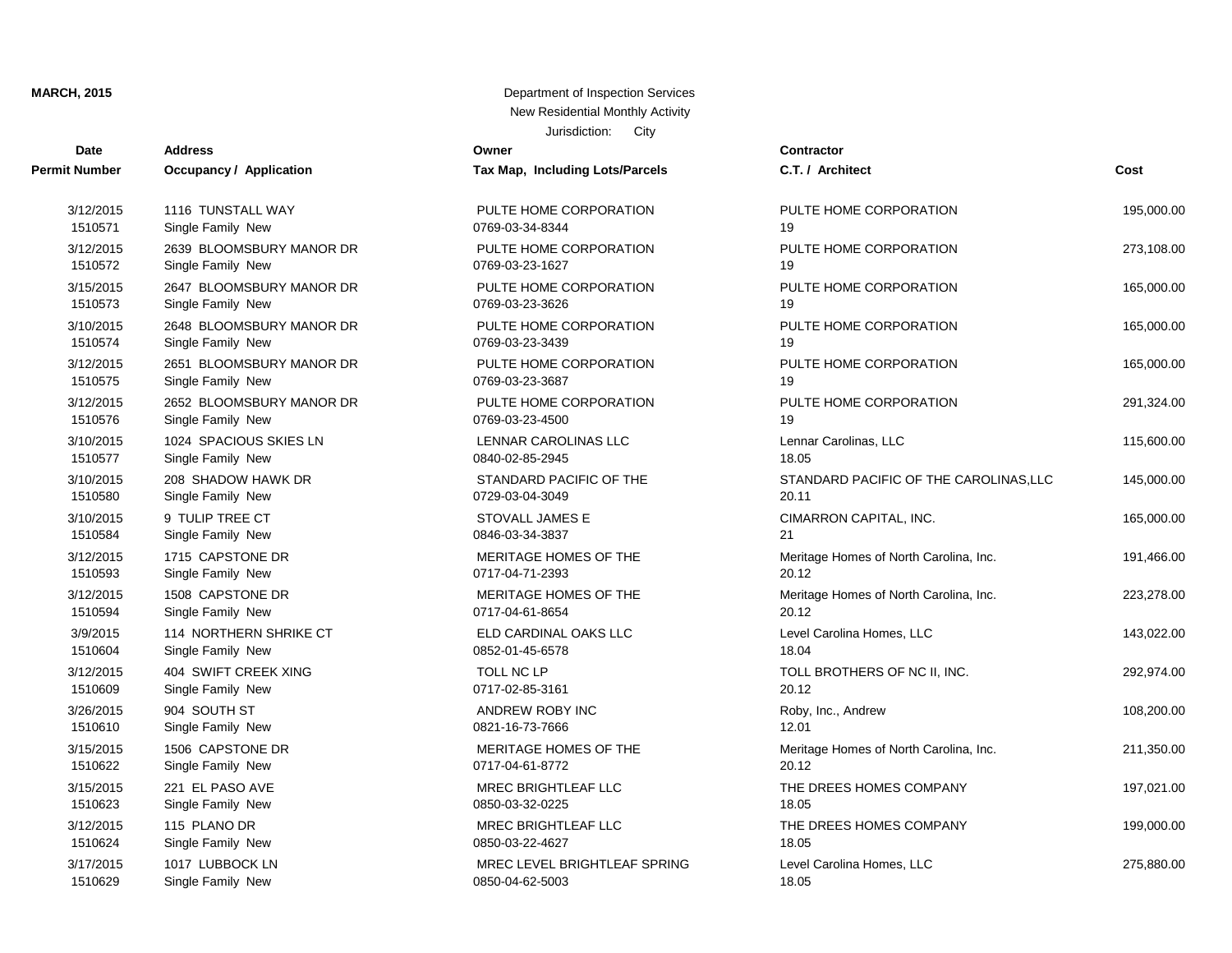| Date                 | <b>Address</b>                 | Owner                           | Contractor      |
|----------------------|--------------------------------|---------------------------------|-----------------|
| <b>Permit Number</b> | <b>Occupancy / Application</b> | Tax Map, Including Lots/Parcels | C.T. / Arch     |
| 3/16/2015            | 1716 HORNE CREEK DR            | PULTE HOME CORPORATION          | PULTE HO        |
| 1510635              | Single Family New              | 0769-01-46-6054                 | 19              |
| 3/16/2015            | 1720 HORNE CREEK DR            | PULTE HOME CORPORATION          | PULTE HO        |
| 1510636              | Single Family New              | 0769-01-46-5079                 | 19              |
| 3/16/2015            | 1730 HORNE CREEK DR            | PULTE HOME CORPORATION          | PULTE HO        |
| 1510637              | Single Family New              | 0769-01-46-3198                 | 19              |
| 3/19/2015            | 107 COMPTONFIELD DR            | PULTE HOME CORPORATION          | PULTE HO        |
| 1510638              | <b>Townhouse New</b>           | 0769-03-41-7137                 | 19              |
| 3/19/2015            | 109 COMPTONFIELD DR            | PULTE HOME CORPORATION          | PULTE HO        |
| 1510639              | Townhouse New                  | 0769-03-41-7117                 | 19              |
| 3/19/2015            | 111 COMPTONFIELD DR            | PULTE HOME CORPORATION          | PULTE HO        |
| 1510640              | <b>Townhouse New</b>           | 0769-03-41-6187                 | 19              |
| 3/19/2015            | 113 COMPTONFIELD DR            | PULTE HOME CORPORATION          | PULTE HO        |
| 1510641              | <b>Townhouse New</b>           | 0769-03-41-6167                 | 19              |
| 3/31/2015            | 425 SHAKESPEARE DR             | AF-FOUR SEASONS LLC             | True Home       |
| 1510643              | <b>Townhouse New</b>           | 0747-02-98-5711                 | 20.14           |
| 3/31/2015            | 427 SHAKESPEARE DR             | AF-FOUR SEASONS LLC             | True Home       |
| 1510644              | <b>Townhouse New</b>           | 0747-02-98-4791                 | 20.14           |
| 3/31/2015            | 429 SHAKESPEARE DR             | AF-FOUR SEASONS LLC             | True Home       |
| 1510645              | Townhouse New                  | 0747-02-98-4761                 | 20.14           |
| 3/31/2015            | 431 SHAKESPEARE DR             | AF-FOUR SEASONS LLC             | True Home       |
| 1510646              | Townhouse New                  | 0747-02-98-4741                 | 20.14           |
| 3/31/2015            | 435 SHAKESPEARE DR             | AF-FOUR SEASONS LLC             | True Home       |
| 1510647              | Townhouse New                  | 0747-02-98-4711                 | 20.14           |
| 3/15/2015            | 321 E TRINITY AVE              | <b>BENJAMIN AARON</b>           | T/A             |
| 1510653              | Single Family New              | 0832-18-21-5240                 | $\overline{2}$  |
| 3/12/2015            | 7 TRILLIUM CT                  | <b>STOVALL JAMES E</b>          | <b>CIMARRON</b> |
| 1510660              | Single Family New              | 0846-03-35-9014                 | 21              |
| 3/16/2015            | 3410 FLAT RIVER DR             | MREC LEVEL BRIGHTLEAF SPRING    | Level Carol     |
| 1510678              | Single Family New              | 0850-04-61-8814                 | 18.05           |
| 3/26/2015            | 108 MESQUITE DR                | MREC LEVEL BRIGHTLEAF SPRING    | Level Carol     |
| 1510679              | Single Family New              | 0850-04-61-4333                 | 18.05           |
| 3/26/2015            | 106 MESQUITE DR                | MREC LEVEL BRIGHTLEAF SPRING    | Level Carol     |
| 1510680              | Single Family New              | 0850-04-61-3367                 | 18.05           |
| 3/16/2015            | 3211 HADDON RD                 | <b>MABE JONATHAN B</b>          | <b>HALLAN C</b> |
| 1510690              | Single Family New              | 0801-04-72-5884                 | 20.17           |

| Dale                 | Auuress                             |                                        | contractor                                    |            |
|----------------------|-------------------------------------|----------------------------------------|-----------------------------------------------|------------|
| t Number             | <b>Occupancy / Application</b>      | Tax Map, Including Lots/Parcels        | C.T. / Architect                              | Cost       |
| 3/16/2015            | 1716 HORNE CREEK DR                 | PULTE HOME CORPORATION                 | PULTE HOME CORPORATION                        | 155,000.00 |
| 1510635              | Single Family New                   | 0769-01-46-6054                        | 19                                            |            |
| 3/16/2015            | 1720 HORNE CREEK DR                 | PULTE HOME CORPORATION                 | PULTE HOME CORPORATION                        | 155,000.00 |
| 1510636              | Single Family New                   | 0769-01-46-5079                        | 19                                            |            |
| 3/16/2015            | 1730 HORNE CREEK DR                 | PULTE HOME CORPORATION                 | PULTE HOME CORPORATION                        | 145,000.00 |
| 1510637              | Single Family New                   | 0769-01-46-3198                        | 19                                            |            |
| 3/19/2015            | 107 COMPTONFIELD DR                 | PULTE HOME CORPORATION                 | PULTE HOME CORPORATION                        | 145,000.00 |
| 1510638              | <b>Townhouse New</b>                | 0769-03-41-7137                        | 19                                            |            |
| 3/19/2015            | 109 COMPTONFIELD DR                 | PULTE HOME CORPORATION                 | PULTE HOME CORPORATION                        | 145,000.00 |
| 1510639              | Townhouse New                       | 0769-03-41-7117                        | 19                                            |            |
| 3/19/2015            | 111 COMPTONFIELD DR                 | PULTE HOME CORPORATION                 | PULTE HOME CORPORATION                        | 145,000.00 |
| 1510640              | Townhouse New                       | 0769-03-41-6187                        | 19                                            |            |
| 3/19/2015            | 113 COMPTONFIELD DR                 | PULTE HOME CORPORATION                 | PULTE HOME CORPORATION                        | 145,000.00 |
| 1510641              | <b>Townhouse New</b>                | 0769-03-41-6167                        | 19                                            |            |
| 3/31/2015            | 425 SHAKESPEARE DR                  | AF-FOUR SEASONS LLC                    | True Homes, LLC                               | 182,028.00 |
| 1510643              | <b>Townhouse New</b>                | 0747-02-98-5711                        | 20.14                                         |            |
| 3/31/2015            | 427 SHAKESPEARE DR                  | AF-FOUR SEASONS LLC                    | True Homes, LLC                               | 182,028.00 |
| 1510644              | <b>Townhouse New</b>                | 0747-02-98-4791                        | 20.14                                         |            |
| 3/31/2015            | 429 SHAKESPEARE DR                  | AF-FOUR SEASONS LLC                    | True Homes, LLC                               | 182,028.00 |
| 1510645              | Townhouse New                       | 0747-02-98-4761                        | 20.14                                         |            |
| 3/31/2015            | 431 SHAKESPEARE DR                  | AF-FOUR SEASONS LLC                    | True Homes, LLC                               | 182,028.00 |
| 1510646              | <b>Townhouse New</b>                | 0747-02-98-4741                        | 20.14                                         |            |
| 3/31/2015<br>1510647 | 435 SHAKESPEARE DR<br>Townhouse New | AF-FOUR SEASONS LLC<br>0747-02-98-4711 | True Homes, LLC<br>20.14<br>graduate the con- | 182,028.00 |
| 3/15/2015            | 321 E TRINITY AVE                   | <b>BENJAMIN AARON</b>                  | T/A                                           | 140,712.00 |
| 1510653              | Single Family New                   | 0832-18-21-5240                        | $\overline{2}$                                |            |
| 3/12/2015            | 7 TRILLIUM CT                       | STOVALL JAMES E                        | CIMARRON CAPITAL, INC.                        | 181,714.00 |
| 1510660              | Single Family New                   | 0846-03-35-9014                        | 21                                            |            |
| 3/16/2015            | 3410 FLAT RIVER DR                  | MREC LEVEL BRIGHTLEAF SPRING           | Level Carolina Homes, LLC                     | 162,558.00 |
| 1510678              | Single Family New                   | 0850-04-61-8814                        | 18.05                                         |            |
| 3/26/2015            | 108 MESQUITE DR                     | MREC LEVEL BRIGHTLEAF SPRING           | Level Carolina Homes, LLC                     | 265,386.00 |
| 1510679              | Single Family New                   | 0850-04-61-4333                        | 18.05                                         |            |
| 3/26/2015            | 106 MESQUITE DR                     | MREC LEVEL BRIGHTLEAF SPRING           | Level Carolina Homes, LLC                     | 271,128.00 |
| 1510680              | Single Family New                   | 0850-04-61-3367                        | 18.05                                         |            |
| 3/16/2015            | 3211 HADDON RD                      | MABE JONATHAN B                        | <b>HALLAN CONSTRUCTION</b>                    | 45,000.00  |
| 1510690              | Single Family New                   | 0801-04-72-5884                        | 20.17                                         |            |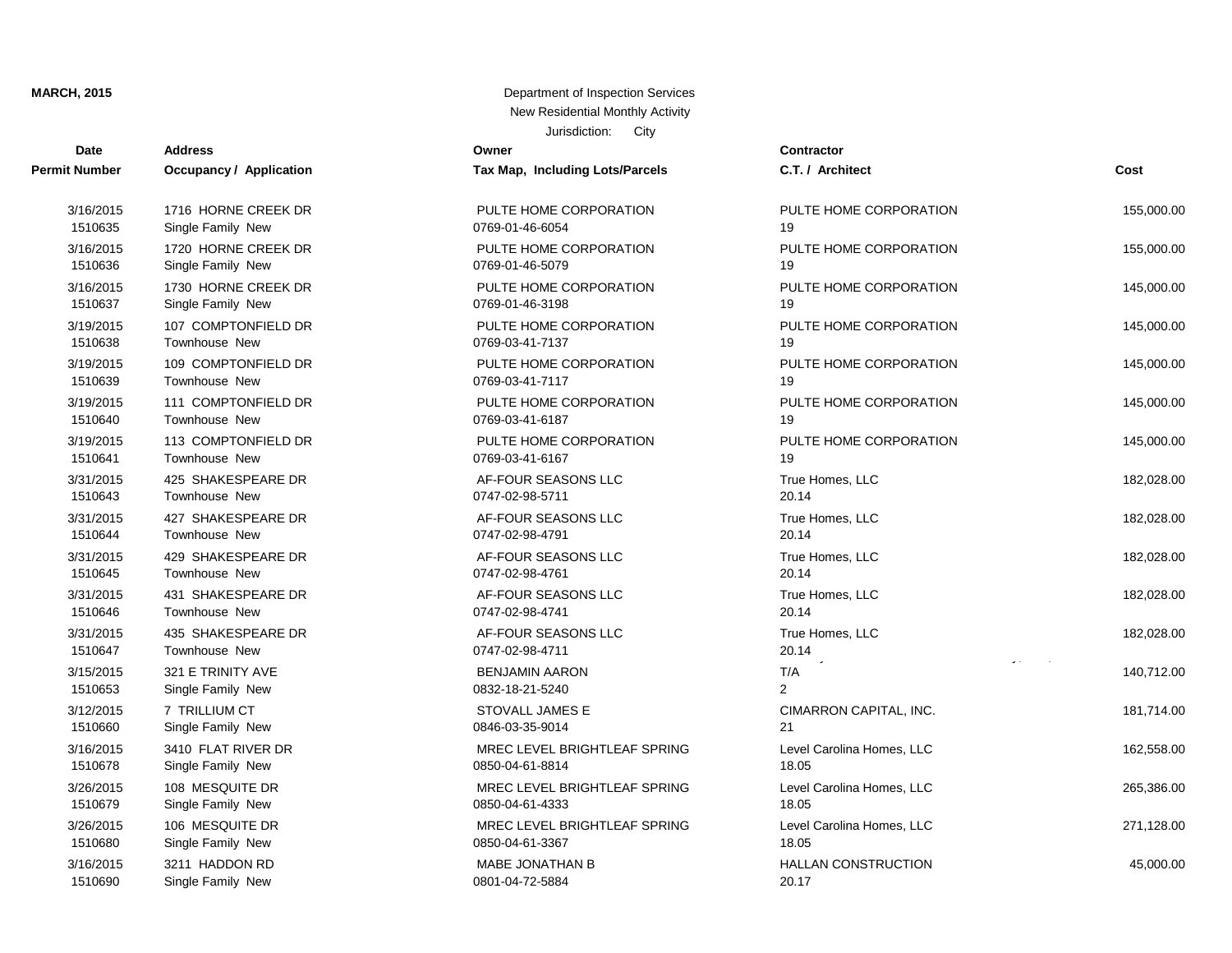| Date          | <b>Address</b>                 | Owner                           | Contractor      |
|---------------|--------------------------------|---------------------------------|-----------------|
| Permit Number | <b>Occupancy / Application</b> | Tax Map, Including Lots/Parcels | C.T. / Arch     |
| 3/19/2015     | 1728 HORNE CREEK DR            | PULTE HOME CORPORATION          | PULTE HO        |
| 1510701       | Single Family New              | 0769-01-46-4126                 | 19              |
| 3/19/2015     | 1712 HORNE CREEK DR            | PULTE HOME CORPORATION          | PULTE HO        |
| 1510702       | Single Family New              | 0769-01-46-6080                 | 19              |
| 3/19/2015     | 221 BRIER CROSSINGS LOOP       | PULTE HOME CORPORATION          | PULTE HO        |
| 1510704       | <b>Townhouse New</b>           | 0769-03-41-9025                 | 19              |
| 3/19/2015     | 223 BRIER CROSSINGS LOOP       | PULTE HOME CORPORATION          | PULTE HO        |
| 1510705       | Townhouse New                  | 0769-03-41-9022                 | 19              |
| 3/19/2015     | 225 BRIER CROSSINGS LOOP       | PULTE HOME CORPORATION          | PULTE HO        |
| 1510706       | Townhouse New                  | 0769-03-41-9010                 | 19              |
| 3/19/2015     | 227 BRIER CROSSINGS LOOP       | PULTE HOME CORPORATION          | PULTE HO        |
| 1510707       | Townhouse New                  | 0769-03-40-9918                 | 19              |
| 3/19/2015     | 229 BRIER CROSSINGS LOOP       | PULTE HOME CORPORATION          | PULTE HO        |
| 1510708       | Townhouse New                  | 0769-03-40-9916                 | 19              |
| 3/19/2015     | 231 BRIER CROSSINGS LOOP       | PULTE HOME CORPORATION          | PULTE HO        |
| 1510709       | Townhouse New                  | 0769-03-40-9914                 | 19              |
| 3/31/2015     | 636 SWIFT CREEK XING           | TOLL NC LP                      | <b>TOLL BRO</b> |
| 1510745       | Single Family New              | 0717-02-75-8415                 | 20.12           |
| 3/31/2015     | 640 SWIFT CREEK XING           | TOLL NC LP                      | <b>TOLL BRO</b> |
| 1510746       | Single Family New              | 0717-02-75-9422                 | 20.12           |
| 3/20/2015     | 5372 JESSIP ST                 | <b>LENNAR CAROLINAS LLC</b>     | Lennar Car      |
| 1510753       | Townhouse New                  | 0747-02-98-2202                 | 20.14           |
| 3/20/2015     | 5374 JESSIP ST                 | LENNAR CAROLINAS LLC            | Lennar Car      |
| 1510754       | Townhouse New                  | 0747-02-98-1272                 | 20.14           |
| 3/20/2015     | 5376 JESSIP ST                 | LENNAR CAROLINAS LLC            | Lennar Car      |
| 1510755       | Townhouse New                  | 0747-02-98-1242                 | 20.14           |
| 3/20/2015     | 5378 JESSIP ST                 | LENNAR CAROLINAS LLC            | Lennar Car      |
| 1510756       | Townhouse New                  | 0747-02-98-1213                 | 20.14           |
| 3/19/2015     | 211 SHADOW HAWK DR             | STANDARD PACIFIC OF THE         | <b>STANDARI</b> |
| 1510768       | Single Family New              | 0729-03-03-2912                 | 20.11           |
| 3/19/2015     | 215 SHADOW HAWK DR             | STANDARD PACIFIC OF THE         | <b>STANDARI</b> |
| 1510769       | Single Family New              | 0729-03-03-1979                 | 20.11           |
| 3/23/2015     | 912 POPLAR ST                  | RYLAND GROUP INC THE            | THE RYLA        |
| 1510771       | Single Family New              | 0850-04-74-8538                 | 18.05           |
| 3/19/2015     | 2501 MAGNOLIA TREE LN          | RUSTICA NC LLC                  | Chesapeak       |
| 1510782       | Single Family New              | 0830-04-50-4749                 | 20.14           |

| t Number  | <b>Occupancy / Application</b> | Tax Map, Including Lots/Parcels | C.T. / Architect                         | Cost       |
|-----------|--------------------------------|---------------------------------|------------------------------------------|------------|
| 3/19/2015 | 1728 HORNE CREEK DR            | PULTE HOME CORPORATION          | PULTE HOME CORPORATION                   | 140,000.00 |
| 1510701   | Single Family New              | 0769-01-46-4126                 | 19                                       |            |
| 3/19/2015 | 1712 HORNE CREEK DR            | PULTE HOME CORPORATION          | PULTE HOME CORPORATION                   | 150,000.00 |
| 1510702   | Single Family New              | 0769-01-46-6080                 | 19                                       |            |
| 3/19/2015 | 221 BRIER CROSSINGS LOOP       | PULTE HOME CORPORATION          | PULTE HOME CORPORATION                   | 130,000.00 |
| 1510704   | Townhouse New                  | 0769-03-41-9025                 | 19                                       |            |
| 3/19/2015 | 223 BRIER CROSSINGS LOOP       | PULTE HOME CORPORATION          | PULTE HOME CORPORATION                   | 130,000.00 |
| 1510705   | Townhouse New                  | 0769-03-41-9022                 | 19                                       |            |
| 3/19/2015 | 225 BRIER CROSSINGS LOOP       | PULTE HOME CORPORATION          | PULTE HOME CORPORATION                   | 130,000.00 |
| 1510706   | Townhouse New                  | 0769-03-41-9010                 | 19                                       |            |
| 3/19/2015 | 227 BRIER CROSSINGS LOOP       | PULTE HOME CORPORATION          | PULTE HOME CORPORATION                   | 130,000.00 |
| 1510707   | Townhouse New                  | 0769-03-40-9918                 | 19                                       |            |
| 3/19/2015 | 229 BRIER CROSSINGS LOOP       | PULTE HOME CORPORATION          | PULTE HOME CORPORATION                   | 130,000.00 |
| 1510708   | Townhouse New                  | 0769-03-40-9916                 | 19                                       |            |
| 3/19/2015 | 231 BRIER CROSSINGS LOOP       | PULTE HOME CORPORATION          | PULTE HOME CORPORATION                   | 130,000.00 |
| 1510709   | Townhouse New                  | 0769-03-40-9914                 | 19                                       |            |
| 3/31/2015 | 636 SWIFT CREEK XING           | TOLL NC LP                      | TOLL BROTHERS OF NC II, INC.             | 203,343.00 |
| 1510745   | Single Family New              | 0717-02-75-8415                 | 20.12                                    |            |
| 3/31/2015 | 640 SWIFT CREEK XING           | TOLL NC LP                      | TOLL BROTHERS OF NC II, INC.             | 203,343.00 |
| 1510746   | Single Family New              | 0717-02-75-9422                 | 20.12                                    |            |
| 3/20/2015 | 5372 JESSIP ST                 | LENNAR CAROLINAS LLC            | Lennar Carolinas, LLC                    | 162,360.00 |
| 1510753   | Townhouse New                  | 0747-02-98-2202                 | 20.14                                    |            |
| 3/20/2015 | 5374 JESSIP ST                 | LENNAR CAROLINAS LLC            | Lennar Carolinas, LLC                    | 157,938.00 |
| 1510754   | Townhouse New                  | 0747-02-98-1272                 | 20.14                                    |            |
| 3/20/2015 | 5376 JESSIP ST                 | LENNAR CAROLINAS LLC            | Lennar Carolinas, LLC                    | 134,574.00 |
| 1510755   | Townhouse New                  | 0747-02-98-1242                 | 20.14                                    |            |
| 3/20/2015 | 5378 JESSIP ST                 | LENNAR CAROLINAS LLC            | Lennar Carolinas, LLC                    | 162,360.00 |
| 1510756   | Townhouse New                  | 0747-02-98-1213                 | 20.14                                    |            |
| 3/19/2015 | 211 SHADOW HAWK DR             | STANDARD PACIFIC OF THE         | STANDARD PACIFIC OF THE CAROLINAS, LLC   | 185,000.00 |
| 1510768   | Single Family New              | 0729-03-03-2912                 | 20.11                                    |            |
| 3/19/2015 | 215 SHADOW HAWK DR             | STANDARD PACIFIC OF THE         | STANDARD PACIFIC OF THE CAROLINAS, LLC   | 185,000.00 |
| 1510769   | Single Family New              | 0729-03-03-1979                 | 20.11                                    |            |
| 3/23/2015 | 912 POPLAR ST                  | RYLAND GROUP INC THE            | THE RYLAND GROUP, INC.                   | 119,552.00 |
| 1510771   | Single Family New              | 0850-04-74-8538                 | 18.05                                    |            |
| 3/19/2015 | 2501 MAGNOLIA TREE LN          | <b>RUSTICA NC LLC</b>           | Chesapeake Homes of North Carolina, Inc. | 158,000.00 |
| 1510782   | Single Family New              | 0830-04-50-4749                 | 20.14                                    |            |